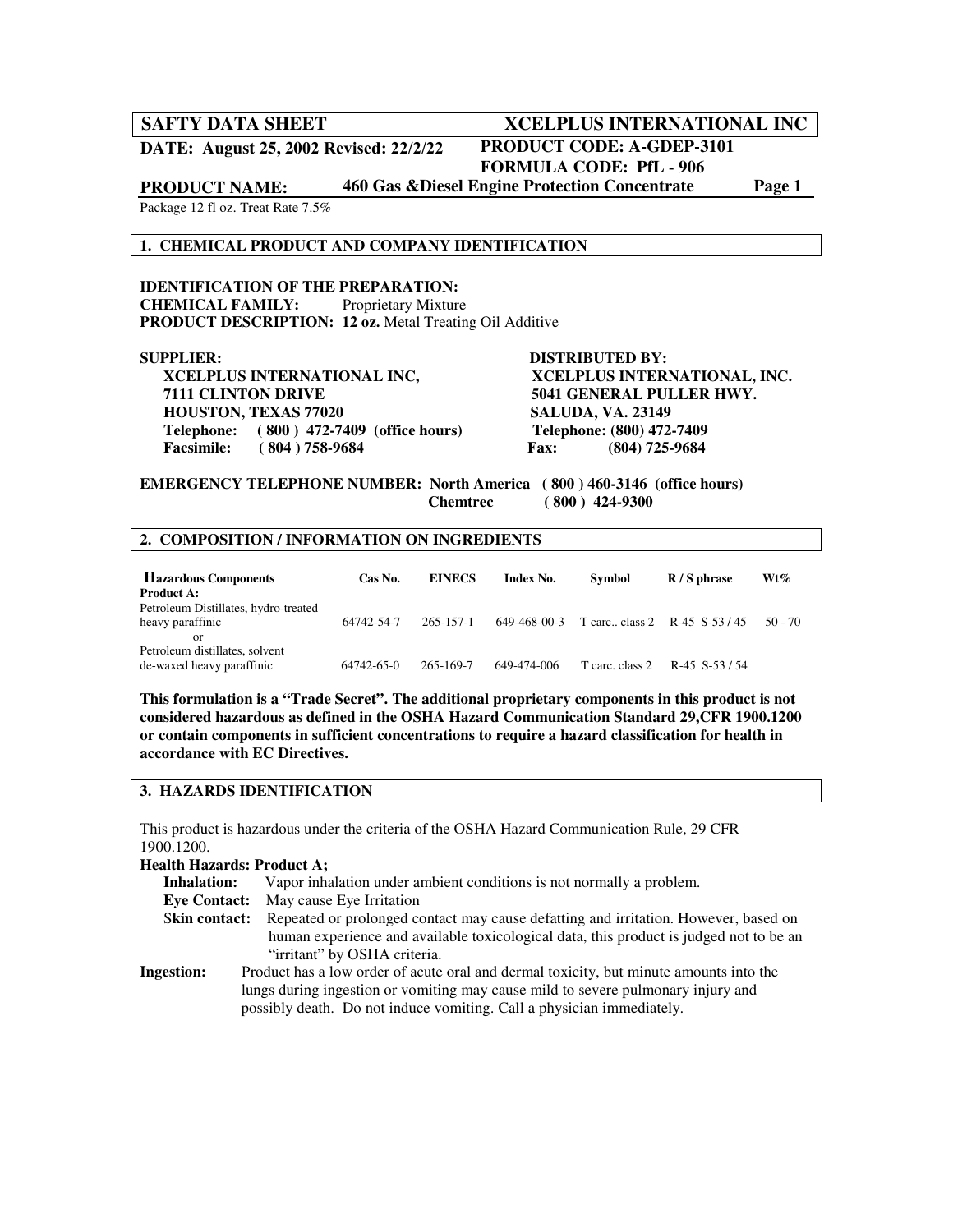## **SAFTY DATA SHEET MODEL INTERNATIONAL INC**

**PRODUCT NAME: 460 Gas & Diesel Engine Protection Concentrate Page 2** 

**HMIS CLASS: HEALTH . . . . . . . . . . 1 HMIS CLASS: FLAMMABILITY . . 1 HMIS CLASS: REACTIVITY ......0** 

## **PHYSICAL AND CHEMICAL HAZARDS / FIRE AND EXPLOSION HAZARDS**

- Low hazard. Material can form combustible mixtures or can burn only upon heating to temperatures at or above the flash point.
- Toxic gases will form upon combustion. See Section 5 "FIRE FIGHTING MEASURES".

#### **4. FIRST AID MEASURES (For Both Products)**

#### **INHALATION:**

If inhaled, immediately remove the affected victim from exposure. Move to fresh air. Administer artificial respiration if breathing is stopped. Keep at rest. Call for prompt medical attention.

#### **EYE CONTACT:**

Immediately flush eyes with plenty of water for at least 15 minutes. Get medical attention.

## **SKIN CONTACT:**

Remove contaminated clothing. Wash contaminated areas with soap and water.

#### **INGESTION:**

DO NOT INDUCE VOMITING. Give two (2) 16 oz. glasses of water to dilute stomach contents. If vomiting occurs naturally, have victim lean over to avoid aspiration. Get medical attention immediately. NEVER give anything by mouth to an unconscious person.

### **5. FIRE FIGHTING MEASURES**

### **FIRE FIGHTING PROCEDURES;**

 **FLASH POINT (METHOD): 166** C / **330.8** F minimum

 **FLAMMABLE LIMITS:** Not established.

 **EXTINGUISHING MEDIA:** Use dry chemical, foam or carbon dioxide.

**HAZARDOUS THERMAL DECOMPOSITION PRODUCTS :** Include fumes, smoke,

carbon monoxide, sulfur oxides, aldehydes, oxides of carbon and nitrogen.

 **SPECIAL FIRE FIGHTING PROCEDURES:** Avoid breathing smoke and vapor. Respiratory and eye protection required for fire fighting personnel. Use water fog only to cool containers and to wash away avoid spraying water directly into containers, due to danger of boil over.

**UNSUAL FIRE AND EXPLOSION HAZARDS:** None Known

#### **6. ACCIDENTIAL RELEASE MEASURES (For both Products)**

#### **LAND SPILL:**

Contain spilled liquid with sand, earth or absorbents to prevent migration and entry into sewers or streams.

Small spills may be taken up with dry chemical absorbent.

Large spills may be taken up with pump or vacuum and finished off with dry chemical absorbent. Large spills may require excavation of contaminated soil.

Consult an expert on disposal of recovered material and ensure conformity to local disposal regulations.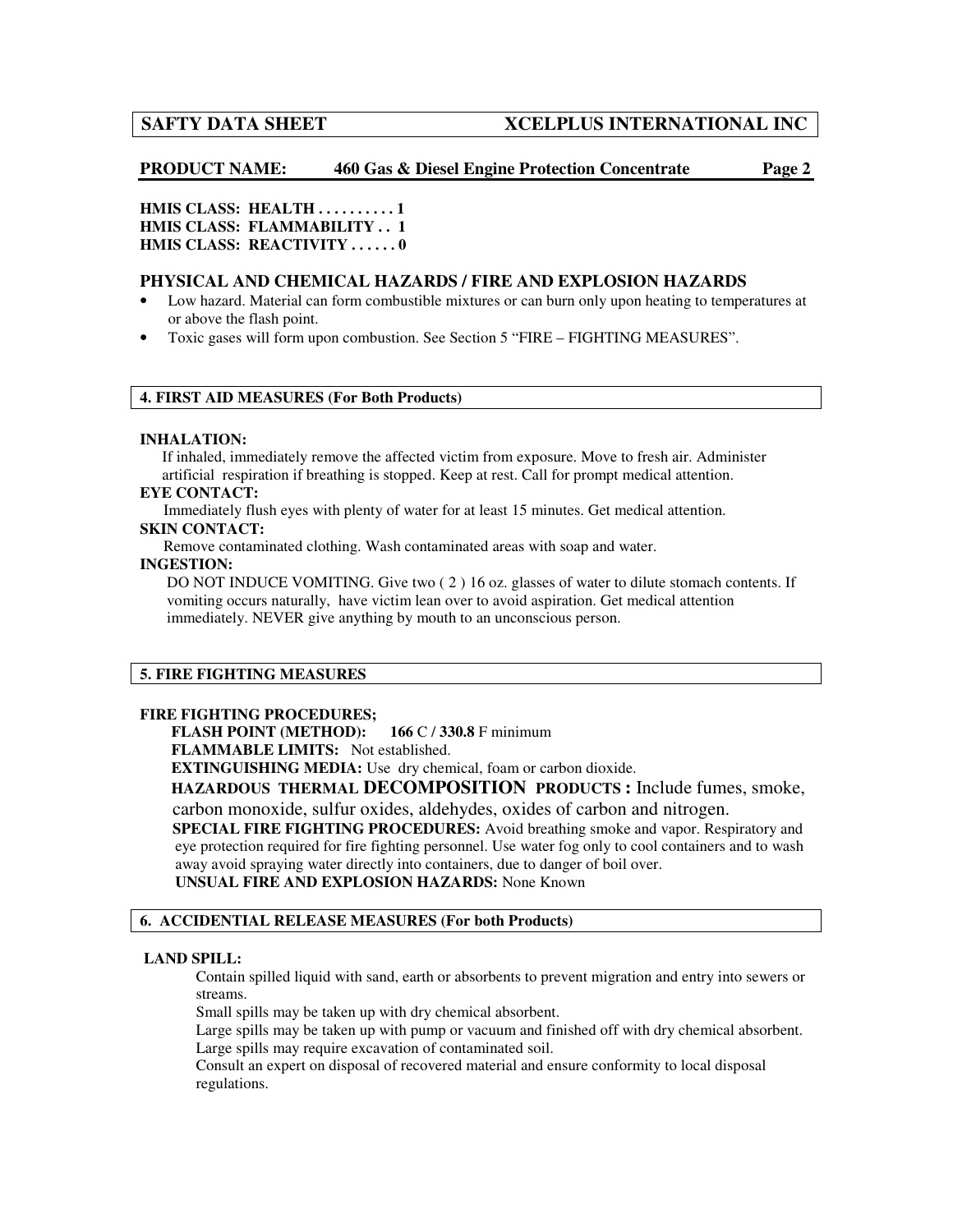## **SAFTY DATA SHEET MODEL INTERNATIONAL INC**

**PRODUCT NAME: 460 Gas &Diesel Engine Protection Concentrate Page 3** 

See also Section 4 "FIRST AID MEASURES" as well as Section 10 "STABILITY AND REACTIVITY".

#### **WATER SPILL**

Large spills. Warn other shipping. Notify port or relevant authority and keep public away. Shut off source if possible to do so without hazard. Confine if possible.

 Remove from surface by skimming or with suitable absorbents. If allowed by local authorities and environmental agencies. Sinking and / or suitable dispersants may be used in non-confined waters.

See also Section 4 "FIRST AID MEASURES" as well as Section 10 "STABILITY AND REACTIVITY".

#### **7. HANDLING AND STORAGE**

| STORAGE / TRANSPORT TEMPERATURE:                                                                          | $($ Deg. C $)$ : Ambient                 |
|-----------------------------------------------------------------------------------------------------------|------------------------------------------|
| <b>LOADING / UNLOADING TEMPERATURE:</b>                                                                   | $(\text{Deg. C}):$ Ambient               |
| VISCOSITY $@$ 40 deg. C                                                                                   | (cSt): 289.1                             |
| $@100$ deg. C                                                                                             | (cSt): 30.09                             |
| <b>Viscosity Index</b>                                                                                    | $(D-2270): 141$                          |
| <b>STORAGE / TRANSPORT PRESSURE</b>                                                                       | $(kPa)$ : Atmospheric                    |
| ELECTROSTATIC ACCUMULATION HAZARD :                                                                       | Yes, use proper grounding procedure.     |
| <b>USUAL SHIPPING CONTAINERS:</b>                                                                         | 12 oz. Plastic Bottles and 55 gal.drums. |
| Note 1: Compatibility with plastic material can vary: we therefore recommend that compatibility be tested |                                          |

Note 1: Compatibility with plastic material can vary; we therefore recommend that compatibility be tested prior to use.

### **STORAGE / HANDLING, GENERAL NOTES:**

Keep container closed. Handle containers with care. Open slowly in order to control possible pressure release. Store in a cool, well-ventilated place, away for incompatible materials. Do not handle, store or open near an open flame, source of heat or sources of ignition. Material will accumulate static charges, which may cause electrical spark (ignition source). Use proper grounding procedures.

Do not pressurize, cut or weld containers. Empty product containers may contain product residue. Do not reuse empty containers without commercial cleaning or reconditioning.

#### **ADDITIONAL WARNINGS:**

Container remains hazardous when empty. Continue to observe all precautions.

### **8. EXPOSURE CONTROLS / PERSONEL PROTECTION**

#### **ENGINEERING CONTROL MEASURES / VENTILATION:**

**EXPOSURE LIMITS:** Not established for products. (See Section 2: Composition / Information on Ingredients).<br>**EYE PROTECTION:** Chemical gog

Chemical goggles for primary protection. For severe exposure add face shield.

## **PROTECTIVE GLOVES:** Resistant to chemical penetration.

**RESPIRATORY PROTECTION:** Use of respiratory protection is generally not required. However, if use conditions (e.g. elevated temperatures) generate vapors, dust or fumes use NIOSH-APPROVED organic vapor respirators with dust, mist, and fume filters to reduce potential for inhalation exposure. Where exposure potential necessitates a higher level of protection, use a NIOSH-APPROVED positive pressure, pressure demand, air supplied respirator. When using respirator cartridges or canisters, they must be changed frequently (following each use or at the end of the work-shift) to assure breakthrough exposure does not occur.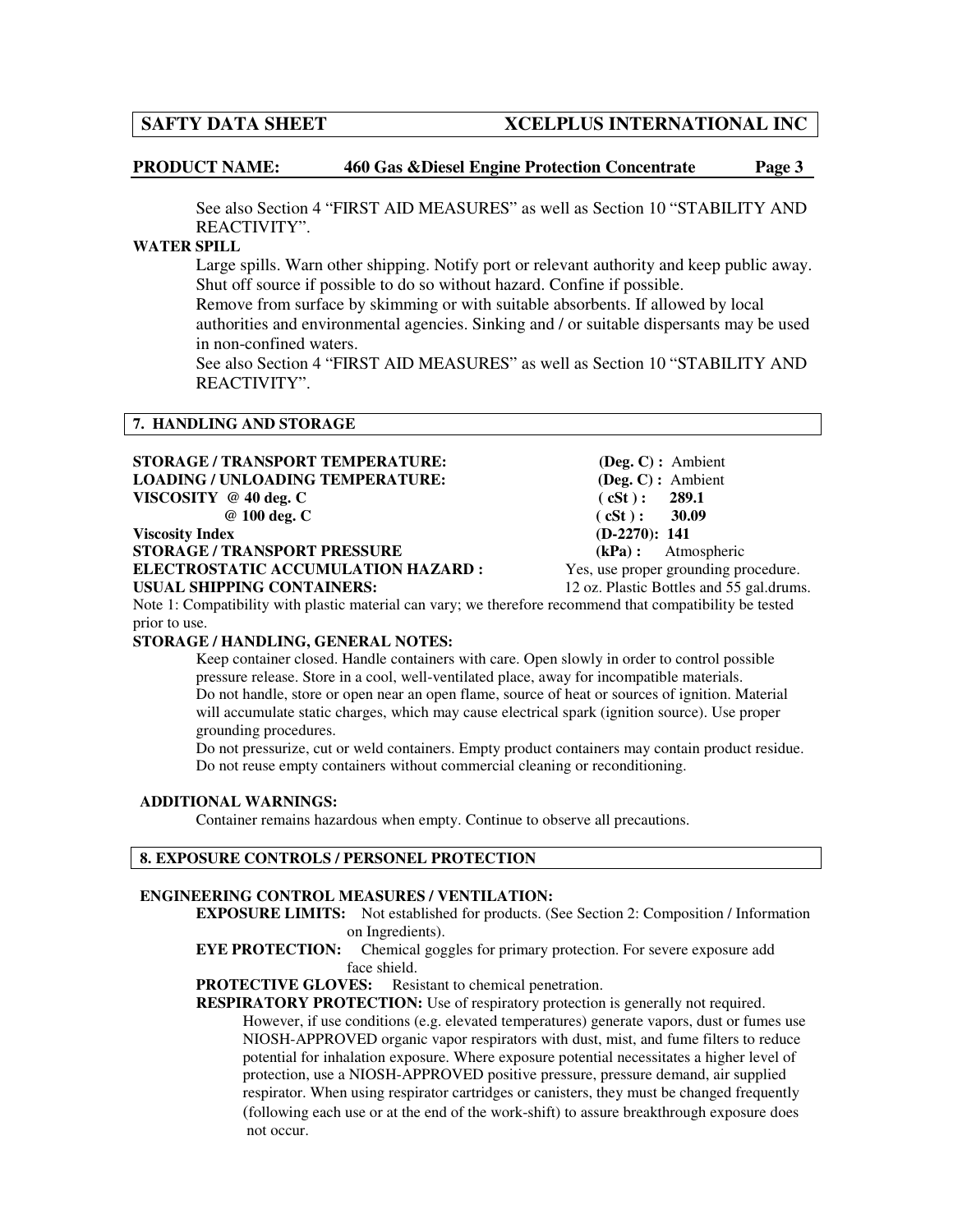## **SAFTY DATA SHEET MODE ACCELPLUS INTERNATIONAL INC**

## **PRODUCT NAME:** 460 Gas & Diesel Engine Protection Concentrate Page 4

#### **MECHANICAL VENTILATION:** Recommended

**LOCAL EXHAUST VENTILATION:** At source of heated vapors.

**OTHER:** If repeated or prolong skin contact or contamination of clothing is likely, chemical resistant protective clothing should be worn.

### **9. PHYSICAL AND CHEMICAL PROPERTIES (For Both Products)**

| <b>PHYSICAL STATE:</b>                           | Liquid                 |  |  |  |  |
|--------------------------------------------------|------------------------|--|--|--|--|
| <b>COLOR:</b>                                    | Purple                 |  |  |  |  |
| <b>ODOR:</b>                                     | Petroleum              |  |  |  |  |
| PH:                                              | <b>ND</b>              |  |  |  |  |
| <b>FREEZE/MELT POINT:</b>                        | <b>ND</b>              |  |  |  |  |
| <b>BOILING POINT RANGE:</b>                      | <b>ND</b>              |  |  |  |  |
| <b>FLASHPOINT (TCC):</b>                         | 166 C $/$ 330.8 F      |  |  |  |  |
| <b>VAPOR PRESSURE:</b>                           | $< 0.01$ mm Hg. @ 20 C |  |  |  |  |
| DENSITY (20 deg. C):                             | $7.2$ lbs. gal         |  |  |  |  |
| <b>SPECIFIC GRAVITY:</b>                         | 0.88                   |  |  |  |  |
| <b>SOLUBILITY IN WATER:</b>                      | Negligible             |  |  |  |  |
| <b>EVAPORATION RATE:</b>                         | <b>ND</b>              |  |  |  |  |
| 10. STABILITY AND REACTIVITY (For Both Products) |                        |  |  |  |  |

**HAZARDOUS POLYMERIZATION :** Will not occur **STABILITY:** Stable

**CONDITIONS TO AVOID:** High temperatures, sparks and open flames.<br> **MATERIALS TO AVOID:** Strong oxidizing and reducing agents. Strong oxidizing and reducing agents.

#### **11. TOXICOLOGICAL INFORMATION (For Both Products)**

#### **Product A;**

**INHALATION:** Not determined. However, health studies have shown that many petroleum hydrocarbons and synthetic lubricants pose potential human health risks which may vary from person to person. As a precaution, exposure to liquids, vapors, mists or fumes should be minimized.

**EYE CONTACT:** Eye irritant.

**SKIN CONTACT:** Long term exposure may cause irritation..

**INGESTION:** Not determined, but believed to be of a low level of toxicity.

### **12. ECOLOGICAL INFORMATION (For Both Products)**

Ecological testing has not been conducted on these products as formulated.